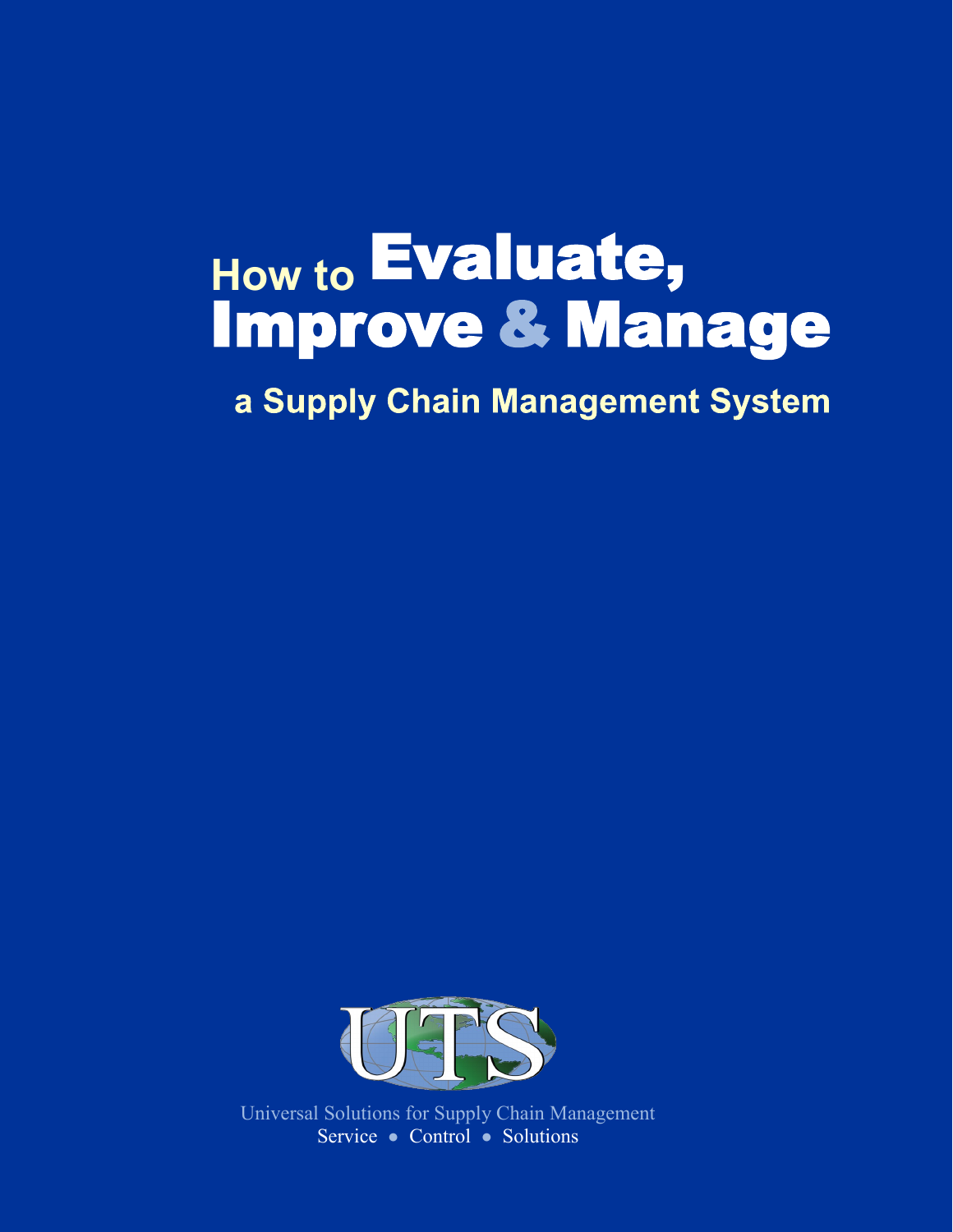- **1. Define your requirements and expectations**
- **2. Benchmark your current operation**
- **3. Evaluate your choices: Capabilities, competencies, and highest total value**
- **4. Obtain "buy in" and manage change**
- **5. Implement a successful program**
- **6. Ensure long-term success**

This white paper is a guide to two crucial decisions regarding your freight transportation:

- 1. Should we outsource part or all of our supply chain operation?
- 2. If we decide to outsource, how do we select the best partner?

Shippers have more options today than ever before about how and what to outsource. Specialization within the logistics industry has spawned new service models such as Logistics Service Provider (LSP), Lead Logistics Provider (LLP), Transportation Management Solution (TMS), and Fourth-Party Logistics Provider (4PL).

These options create opportunities for shippers. But they also complicate the outsourcing decision and increase the difficulty of finding the partner (or partners) that offers the best fit. Savvy shippers can capitalize on this expanding logistics landscape by making thoughtful and informed decisions about what they want from their supply chain operation and who can best meet these requirements.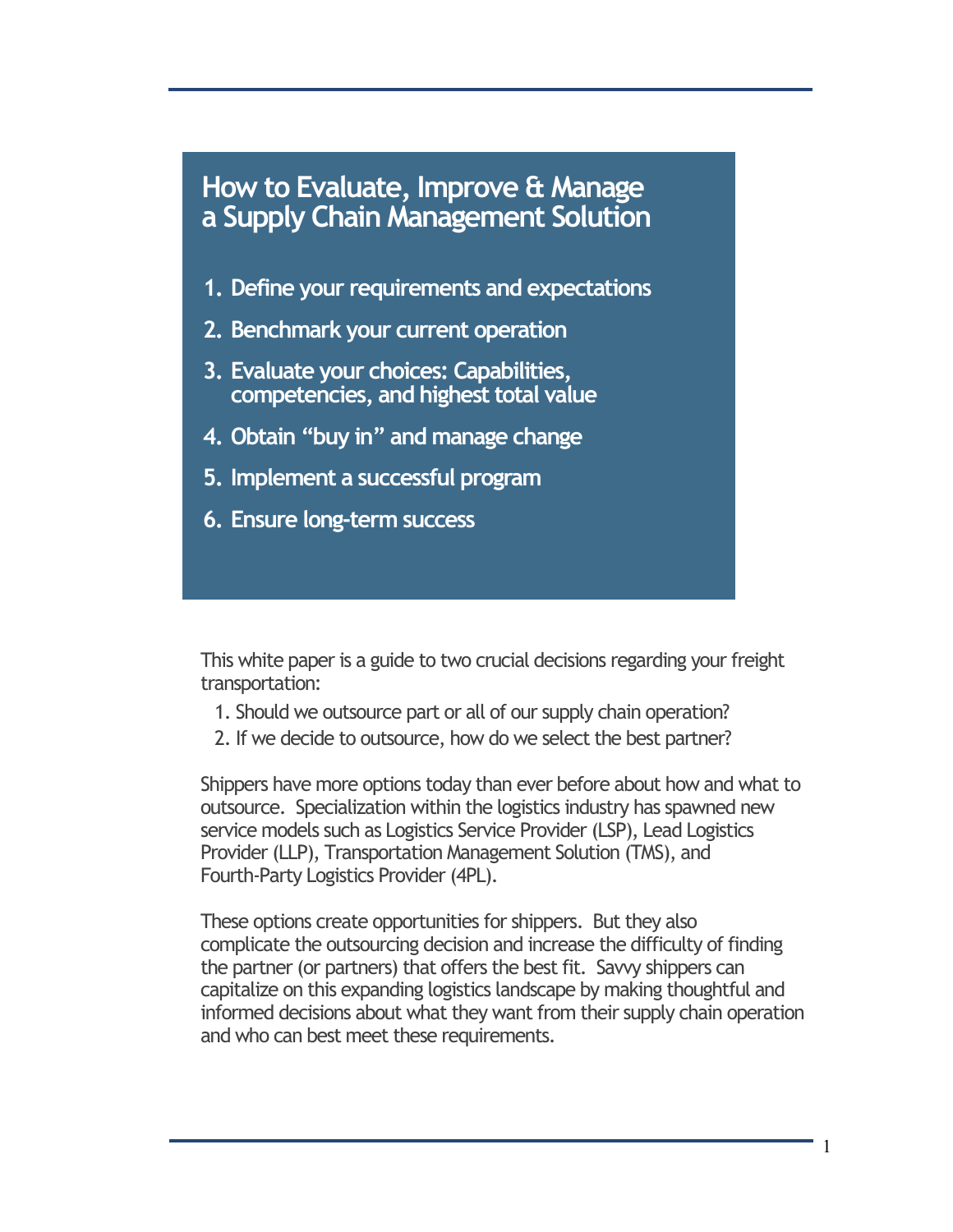# Defining Your Requirements and Expectations

Effective decisions regarding your supply chain operation begin with an analysis of your requirements and expectations. This analysis should occur at three levels:

#### **The Operational Level**

Cost-effective fulfillment of your inbound and outbound freight transportation; service times; delivery requirements; mode and resource optimization; management of fuel surcharges; and staffing your shipping and receiving functions.

#### **The Tactical Level**

Optimizing freight flow for multiple facilities (if applicable); evaluating suppliers on a total-cost basis; managing peak periods of inbound and outbound activity; and developing supply chain visibility throughout your organization.

#### **The Enterprise Level**

Designing a supply chain operation that supports and advances corporate objectives; benchmarking the supply chain operation; comprehensive freight spend management; calculating the impact and cost of the logistics operation on other departments; implementing effective reporting tools for management; and determining whether to insource or outsource each supply chain function.

## **Operational** Level

- Transportation rates
- Service times
- Delivery requirements
- Mode optimization
- Resource optimization
- Fuel surcharges
- Accessorials
- Staffing requirements

## Tactical Level

- Strategic planning
- Demand management
- Customer service
- Supplier evaluation on a total-cost basis
- Optimization across multiple facilities
- Supply chain visibility for all stakeholders

## **Enterprise** Level

- Support of corporate objectives
- Benchmarking the supply chain operation
- Effective reporting
- Supply chain cost and opportunities across the organization
- Complete freight spend management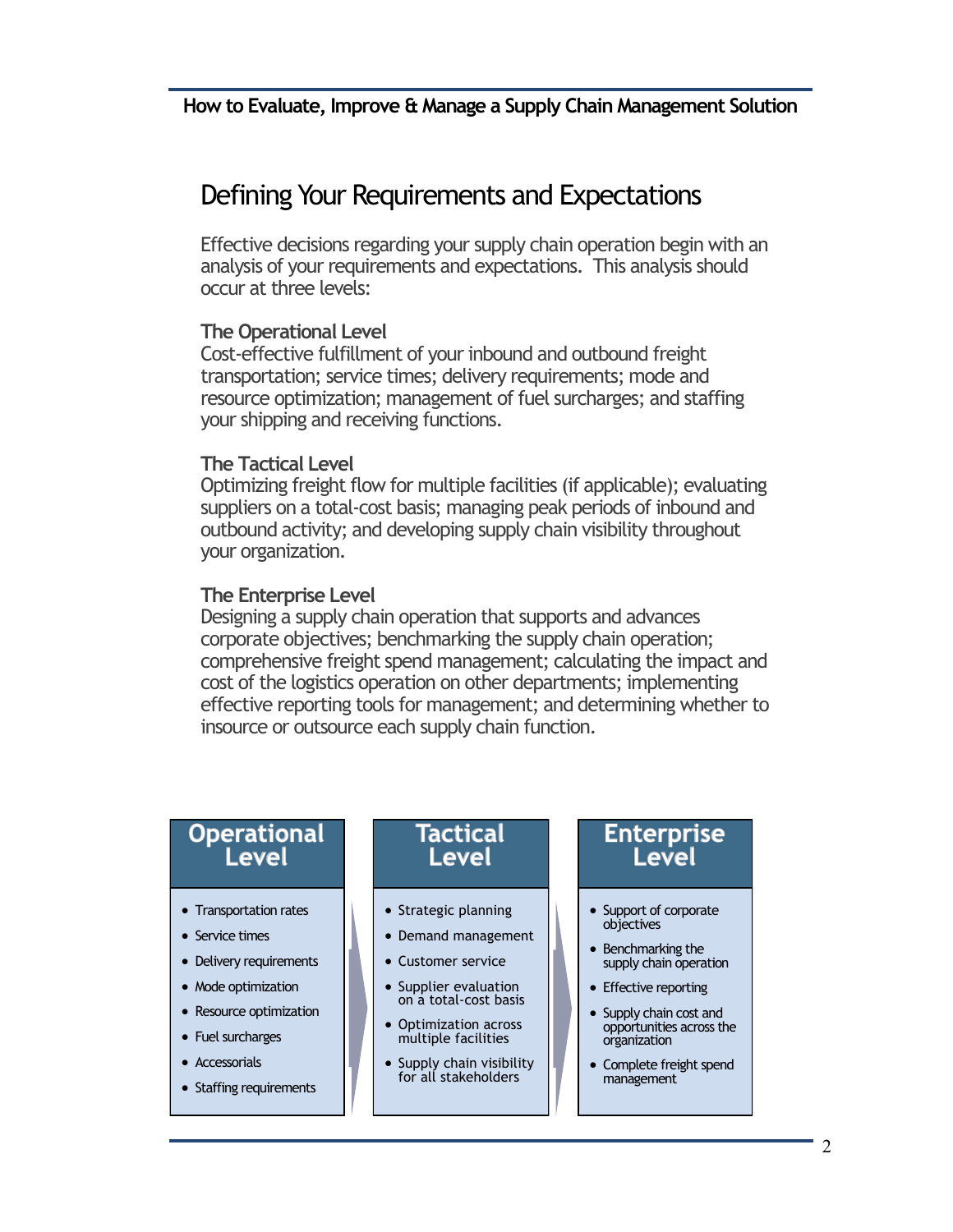# Benchmarking Your Current Operation

Is your current supply chain operation meeting your requirements and expectations? Where are the opportunities for improvement? Benchmarking your current operation answers these questions and more.

Effective benchmarking evaluates the following:

- Transportation pricing (ideally broken down by mode, length of haul, and other key factors)
- Service requirements
- Transit times
- Fuel surcharges
- Accessorial fees
- Resource utilization
- Transportation management processes and technologies
- Impact on departments and core processes throughout your organization

When organizations take the time to assess their operation, the benefits include consensus building toward a shared vision, clarification of strengths

and weaknesses, and a better understanding whether outsourcing can bring value to the operation.

Effective outsourcing firms will help benchmark your operation without cost or obligation. If you choose to partner with a firm, it will measure its performance against the benchmarks to validate its value to your organization. Be sure you understand the methodologies

**The benefits include consensus building toward a shared vision, clarification of strengths and weaknesses, and a better understanding whether outsourcing can bring value to the operation.**

used to benchmark your current operations, and confirm that the benchmarking is accurate. Confidence in the benchmarks is necessary to trust the performance value reporting.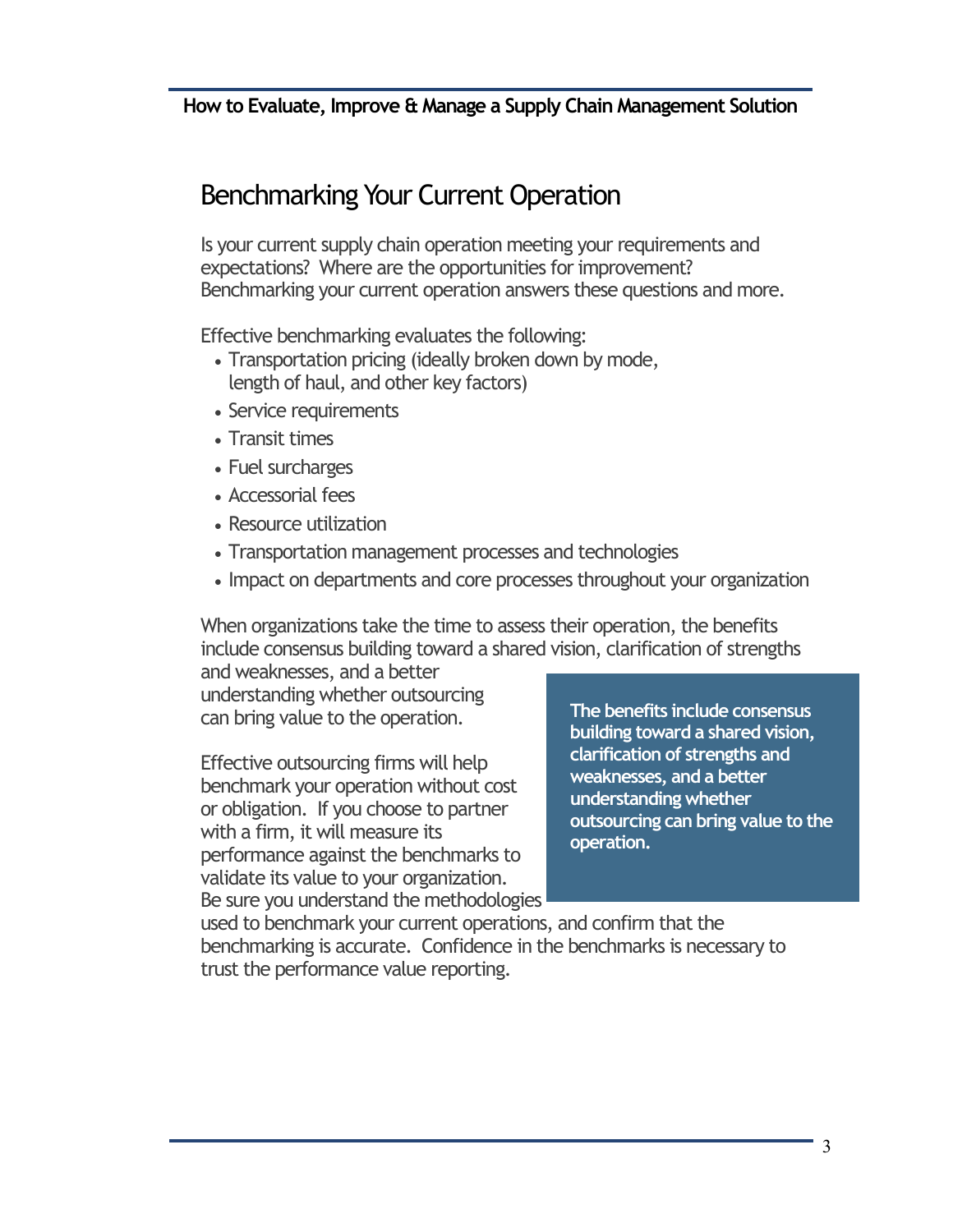# Evaluating Your Choices Capabilities, Competencies, and Highest Total Value

Match your benchmarks against the requirements and expectations for your supply chain operation. This reveals areas to target for improvement. At this point, a decision can be made to maintain the current operation, make improvements internally, or seek a partner to achieve the desired improvements.

If improvements are desired, the next step is to identify resources with the capabilities to achieve them. Look inward first. Does your organization already have the necessary capabilities? If not, can they reasonably be acquired?

Look outward as well and evaluate the capabilities available from outsourced partners. Specialization within the logistics industry offers shippers new options for strengthening supply chain operations, from niche providers that specialize in very narrow aspects of the transportation process to turnkey partners that offer a comprehensive portfolio of supply chain management services.



Some key issues to consider when evaluating your options include:

- Whether an internal investment supports or opposes your corporate mission and strategies.
- The direct and indirect costs of implementing an internal solution as well as a partnership solution.
- How the partnership solutions compare to one another.
- The competency of each prospective partner.
- How the best partnership solutions compare to an internal solution.
- The overall expected benefit from each solution under consideration.

When evaluating partners, compare their key offerings carefully.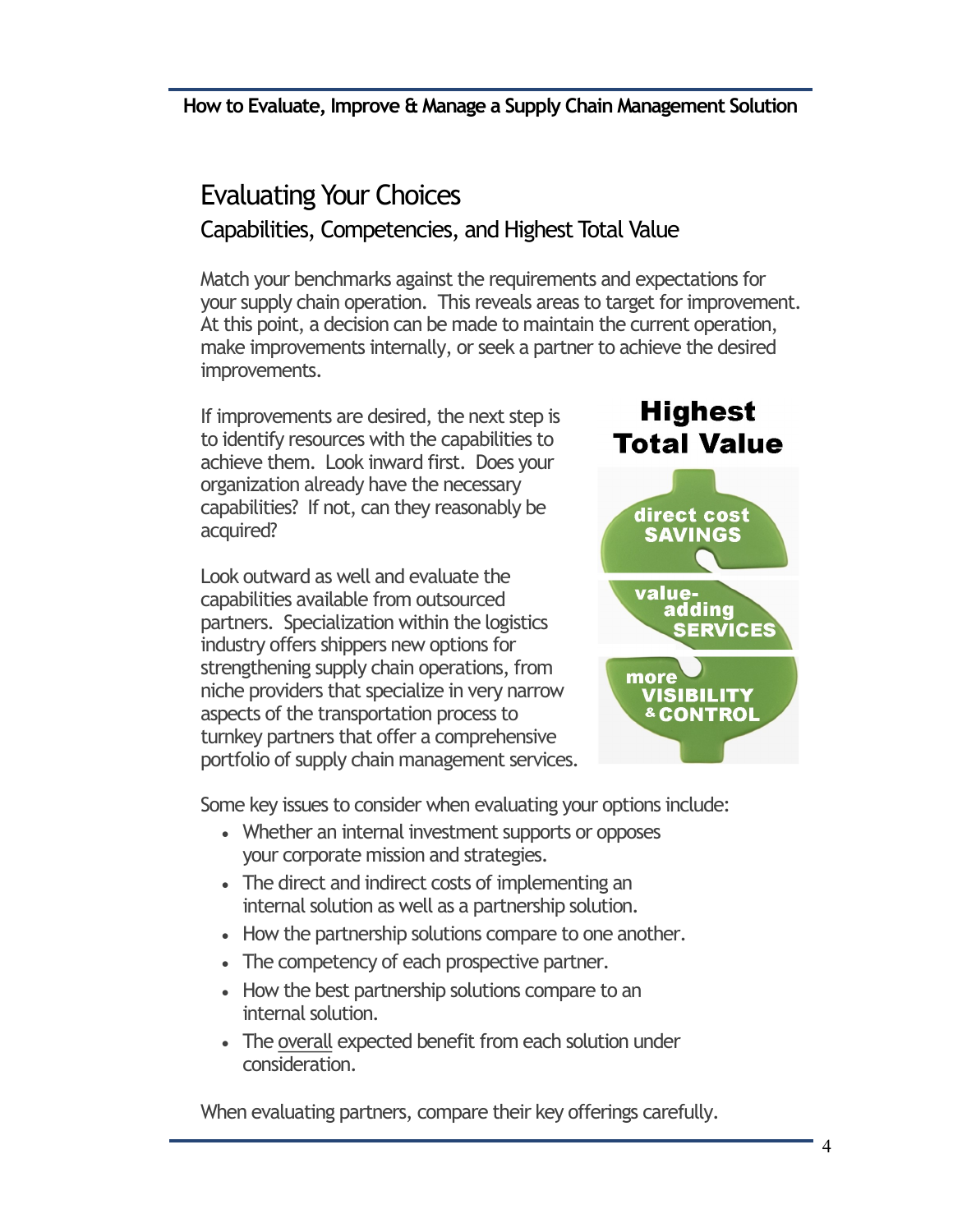Services can differ significantly from one provider to the next. Take shipment management, for example. Most providers offer a passive system that simply forwards each load tender to the selected resource. However, a few providers actively manage shipments from tender to delivery. This is a labor-intensive process that cannot be fully automated. But it delivers a much higher value to the client by flagging nonconformities sooner and offering multiple options for addressing them.

The final step at this stage is to rank your options and select a course of action. Be sure to seek out the solution that provides the highest total value to your unique situation. It is a

**When evaluating partners, compare their key offerings carefully. Services can differ significantly from one provider to the next.** 

common mistake to overlook the indirect costs and benefits of each option. Ultimately, the most effective solution usually is the one that streamlines your supply chain operation and brings value to all the areas of your organization affected by transportation.

## Obtain "Buy In" and Manage Change

Companies implement enterprise-wide supply chain management systems for the significant benefits that can result in terms of efficiency, cost savings, quality improvements, and customer service. Often, however, organizations focus on the technical and strategic aspects of their initiatives while neglecting the importance of stakeholder engagement. This oversight puts the implementation at risk. Ultimately, success hinges on participation throughout the enterprise.

Support from senior leadership is critical to the success of any plan for improvement, especially a comprehensive plan that streamlines processes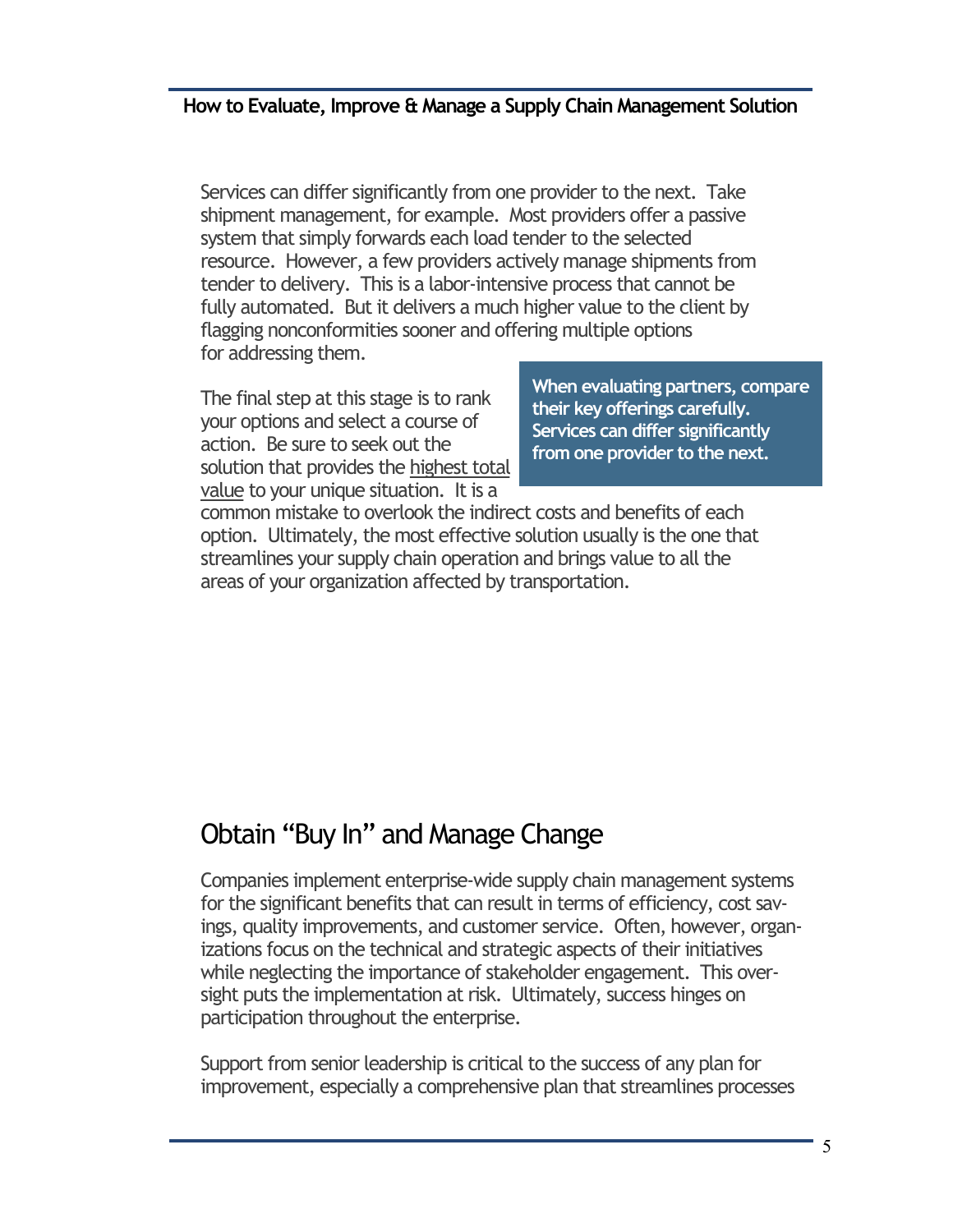at the enterprise level across functional groups. Stakeholders will have differing and sometimes conflicting interests. Senior leadership support establishes expectations and unites these disparate perspectives behind shared objectives.

A cross-functional implementation team can also be an effective

change management tool. The team gives each department an advocate in the implementation process. Additionally, it may yield new efficiencies as team members identify opportunities for add-on improvements.

Before starting the implementation process, consider developing a prioritized schedule of deliverables and establishing clear service level

**Consider developing a prioritized schedule of deliverables and establishing clear service level targets. These tools will communicate senior leadership expectations and guide the implementation process toward a successful result.**

targets. These tools will communicate senior leadership expectations and guide the implementation process toward a successful result.

## Implement a Successful Improvement Plan

Successful implementation begins with a commitment from senior leadership and stakeholder buy-in. The next step is a detailed implementation roadmap. Time invested in planning the implementation pays off by keeping the transformation on schedule, seamless to your business, and on target with your objectives.

One key benefit of working with an outsourcing partner is its implementation experience. A well-chosen partner will be eager to collaborate on the implementation roadmap. It may even take the lead in developing the roadmap. This experience can contribute significantly toward a seamless and successful implementation.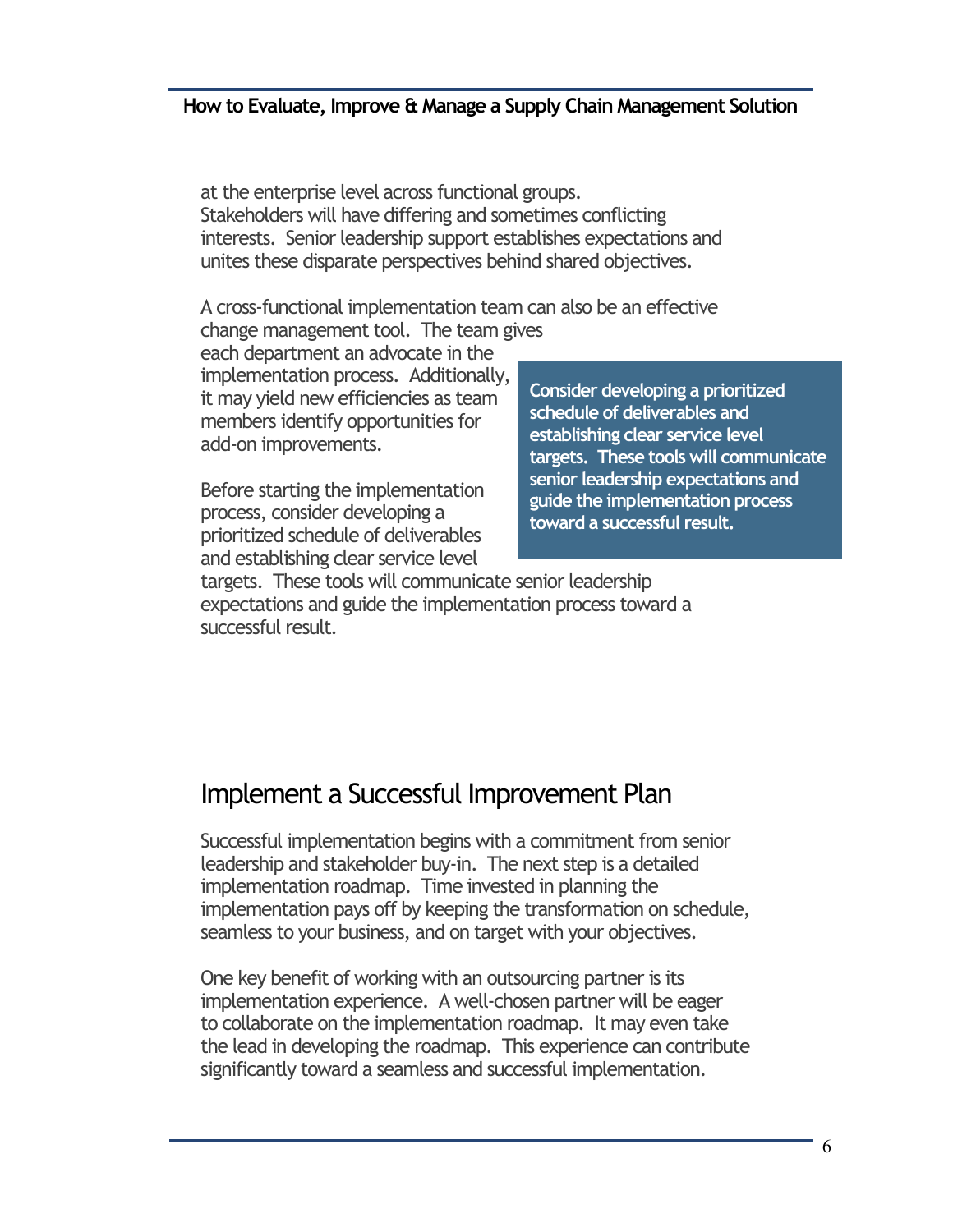As the implementation unfolds, monitor the process and compare the results against the roadmap and your objectives. Some tweaks and corrections will likely be needed along the way. (In fact, a good implementation roadmap includes steps for identifying and fixing divergences from the planned results.)

# How to Ensure Long-Term Success

Once the improvement plan has been implemented and the planned results have been achieved, focus shifts to maintaining the gains made. This is accomplished in two steps:

- 1. **Performance management**. Establish a system to track the key performance metrics achieved by your improvement plan. The metrics must be prioritized, measurable, achievable, and indicative of the total value contribution to your organization. Additionally, a comprehensive set of metrics goes beyond cost to include productivity, performance, quality, and customer service. Analyze any degradation in your key performance metrics for root cause identification and correction.
- 2. **Opportunity analysis**. Periodically evaluate your transportation management system for new opportunities for improvement. Changes to your organization and the logistics industry often open possibilities to become more efficient.

An effective outsourced partner will share your commitment to the long-term success of your supply chain management system. Services will include:

- Measuring and reporting key logistics metrics (including any user-defined metrics)
- Ongoing performance reviews
- Analyzing opportunities for further improvements to your supply chain management system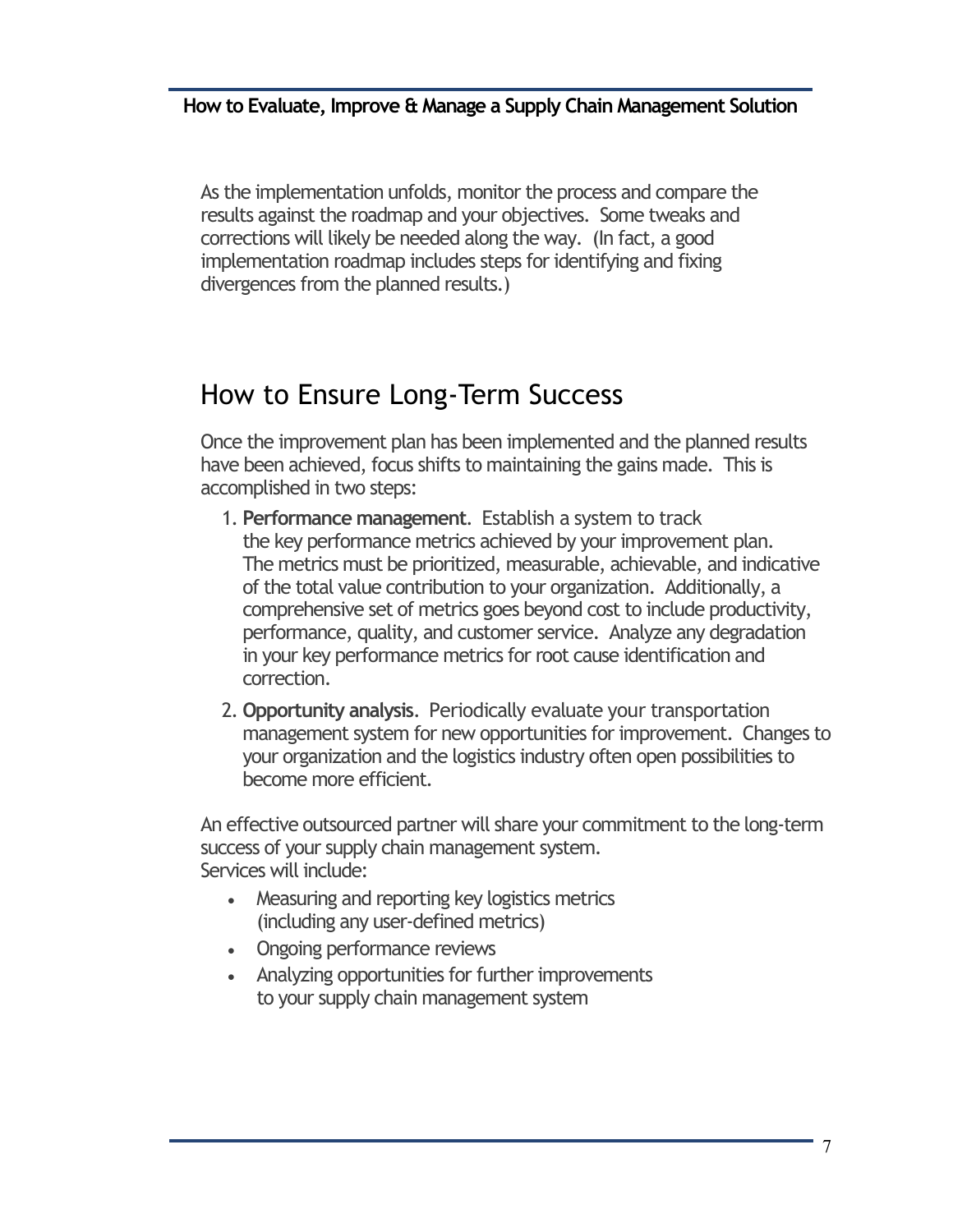# Conclusion

The expanding logistics landscape presents opportunities to get more value than ever before from your supply chain operation. You can capitalize by making thoughtful and informed decisions about what you want from your operation and who can best fulfill your requirements.

Effective decisions regarding your supply chain operation begin with an analysis of your requirements and expectations. Benchmarking your current operation will inform you how well it is performing and what opportunities are available.

If a decision is made to target improvements, make the most of the change. Successful supply chain solutions take an outcome-based approach and optimize the total value provided to the organization, rather than focusing purely on cost reduction. They integrate with your core business in a way that maximizes the overall benefit to you.

Effective outsourced partners have the ability and desire to collaborate on a supply chain management system best suited to your unique requirements. This means they optimize your supply chain management system rather than conform it to a generically-marketed solution.